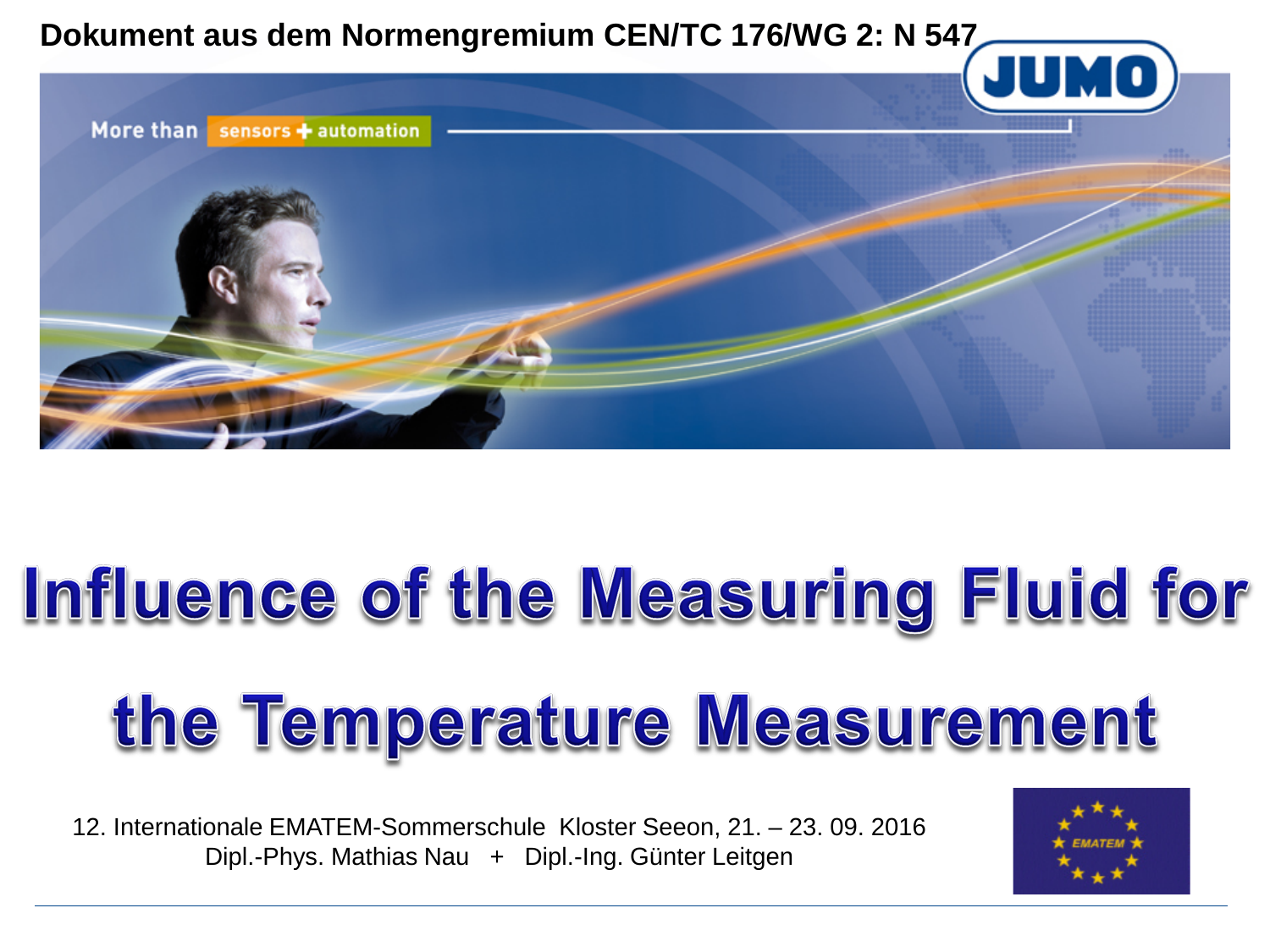More than sensors + automation



### The test conditions • Measuring length



- - 65 cm
- Temperature range
	- 30 °C ... 80 °C
- Flow rate
	- 15 l/h … 300 l/h

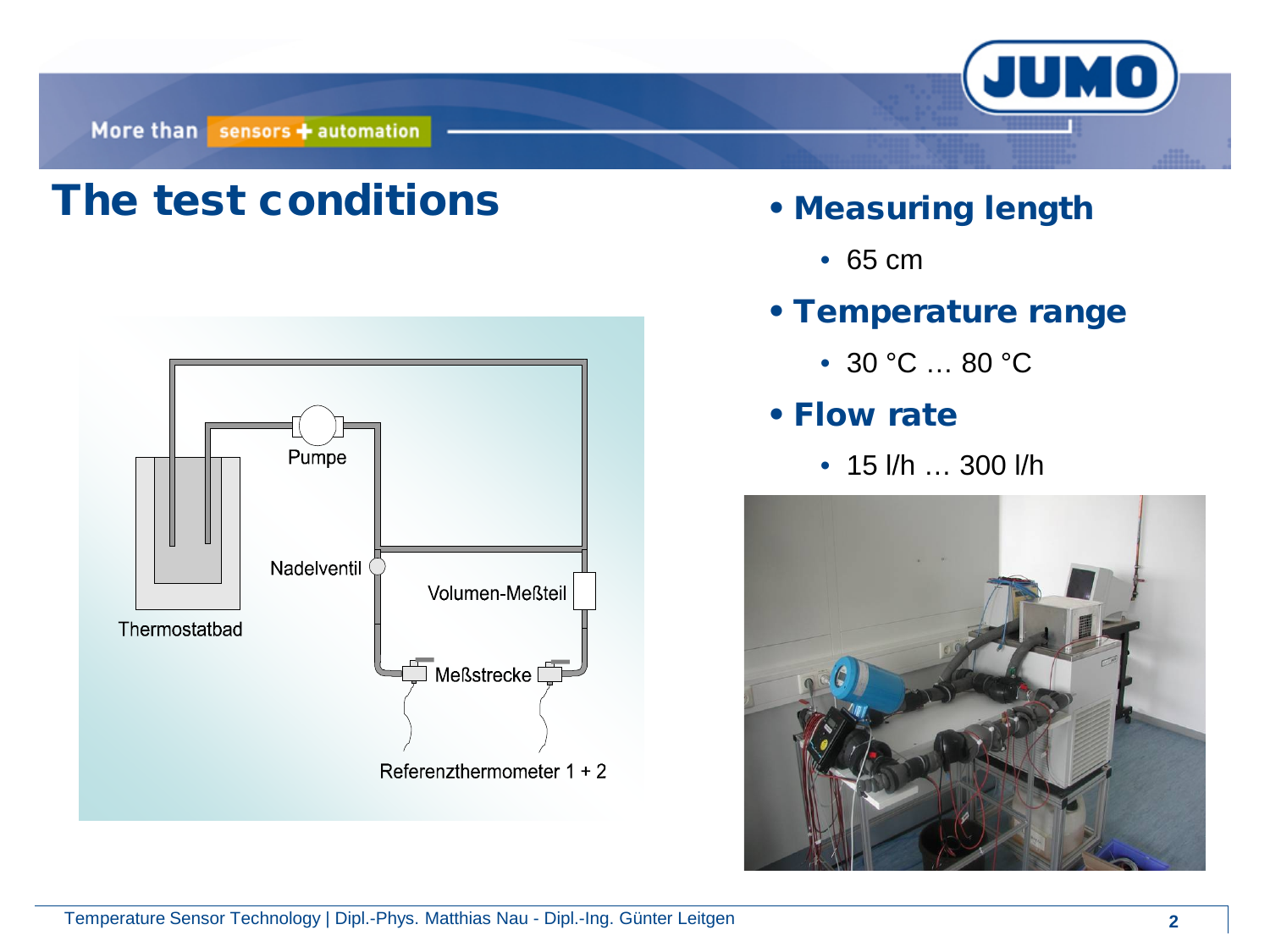## Test conditions II

- Temperature probe
	- 5,2 mm x 45 mm probe according to BEV\_A0445\_2112\_2007 Rev. 4
- Installed in a ball valve
- Measuring temperature 65 °C
- Medium
	- Water
	- Antifrogen 50%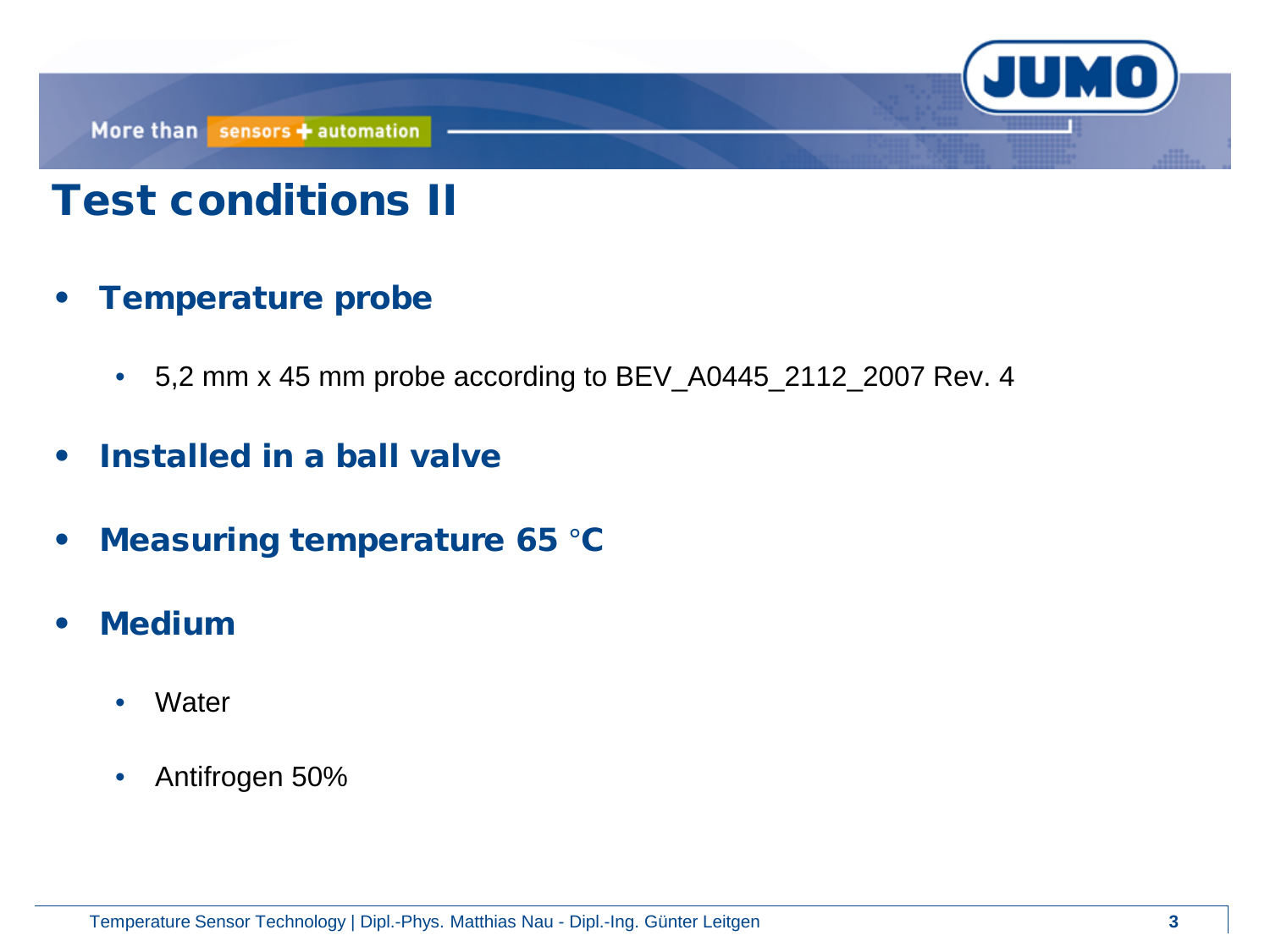#### First results

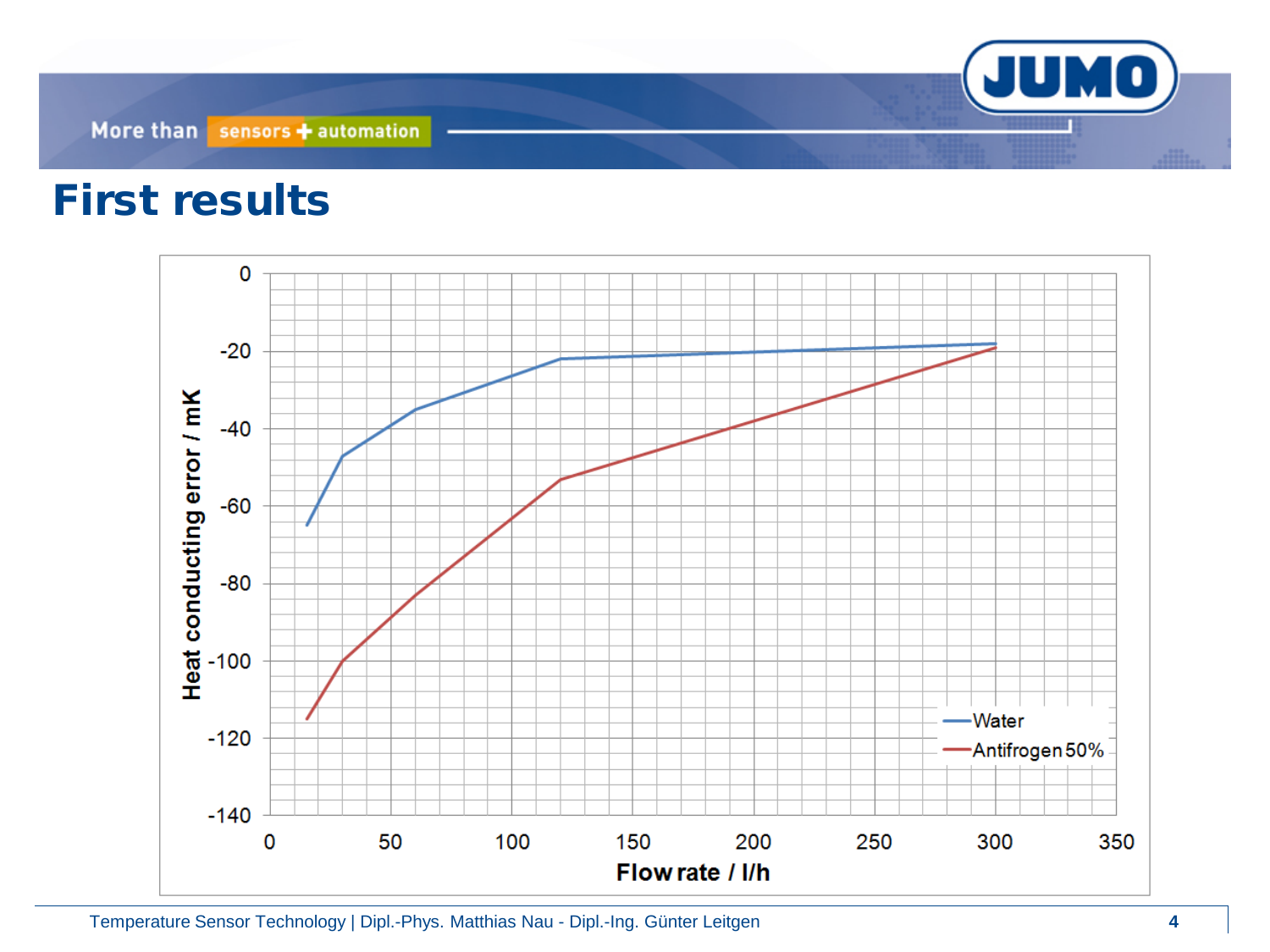

### **Discussion**

- Influence of the temperature (viscosity) ?
	- Viscosity
	- Heat capacity
	- Heat transfer coefficient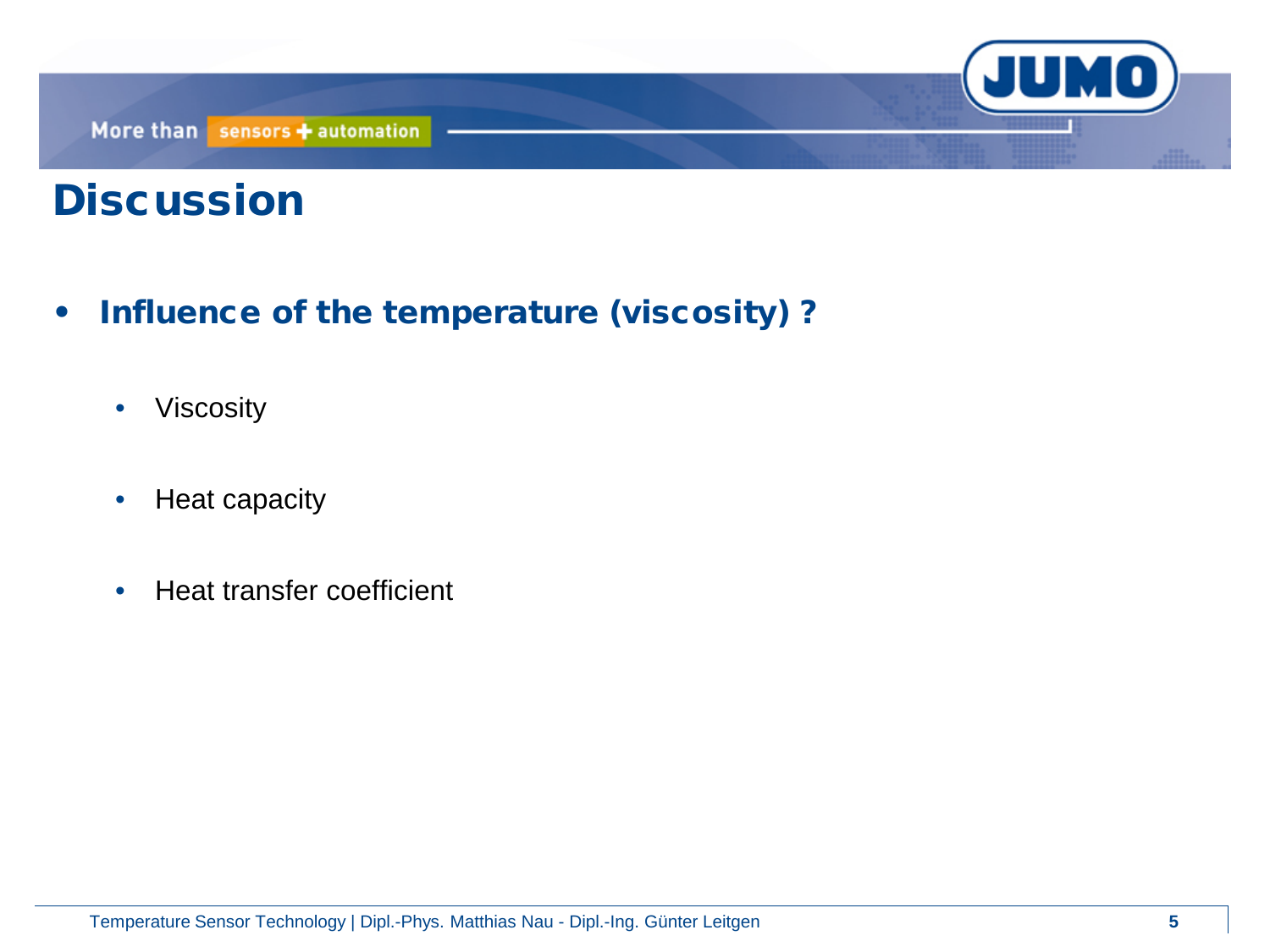

#### More than sensors + automation



Temperature Sensor Technology | Dipl. -Phys. Matthias Nau - Dipl. -Ing. Günter Leitgen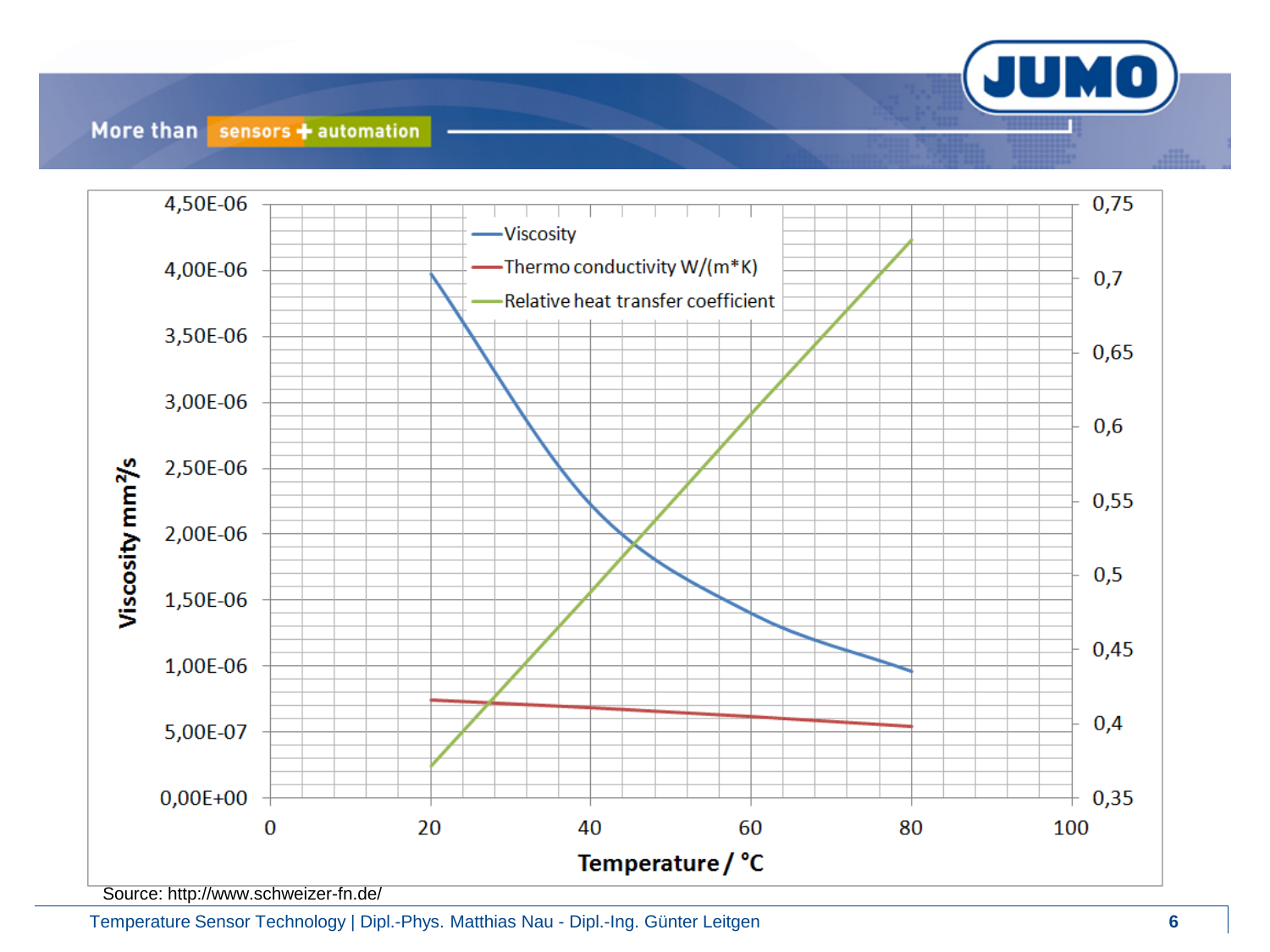## Example

- Flow Temperature = 80 °C
- Return Temperature = 60 °C
- Heat Conducting Error
	- In water at 80 $°C$ : -50 mK
	- In water at 60 °C: -33 mK
- Relative Heat Transfer Coefficient for Antifrogen N (50%)
	- At 80 °C: 0,726
	- At 60 °C: 0,609

#### • Heat Conducting Error

- In Antifrogen N at 80 °C: -69 mK
- In Antifrogen N at 60 °C: -55 mK

#### • Additional Error by changed Heat Transfer of AntifrogenN

• 0,01% (MPE 0,95%)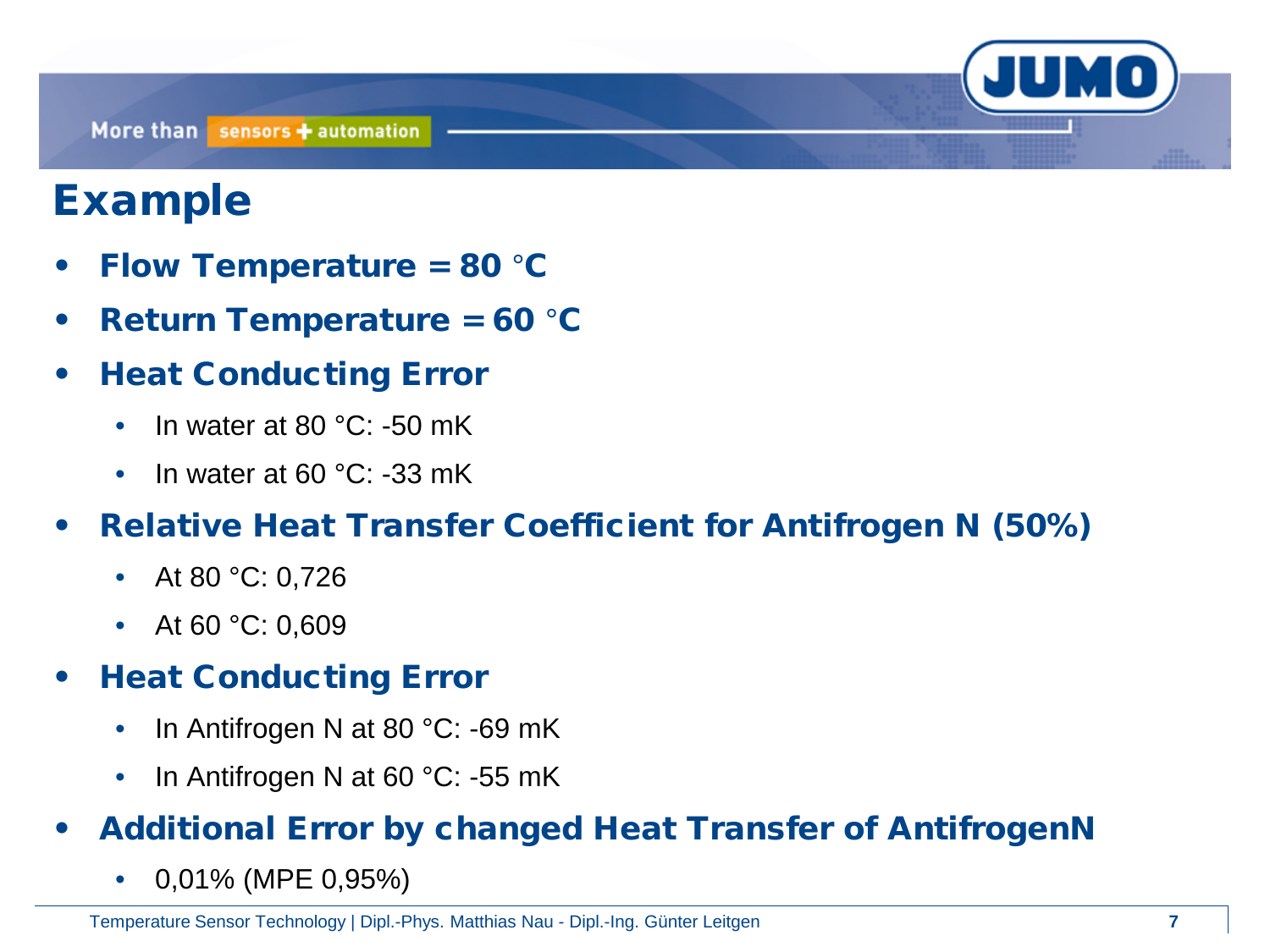### Example II

- Flow Temperature =  $12 °C$
- Return Temperature = 18 °C
- Heat Conducting Error
	- In water at 12 °C: 30 mK
	- In water at 18 °C: 16 mK
- Relative Heat Transfer Coefficient for Antifrogen N (50%)
	- At 12 °C: 0,327
	- At 18 °C: 0,36

#### • Heat Conducting Error

- In Antifrogen N at 12 °C: 92 mK
- In Antifrogen N at 18 °C: 45 mK

#### • Additional Error by changed Heat Transfer of AntifrogenN

• 0,53% (MPE 2%)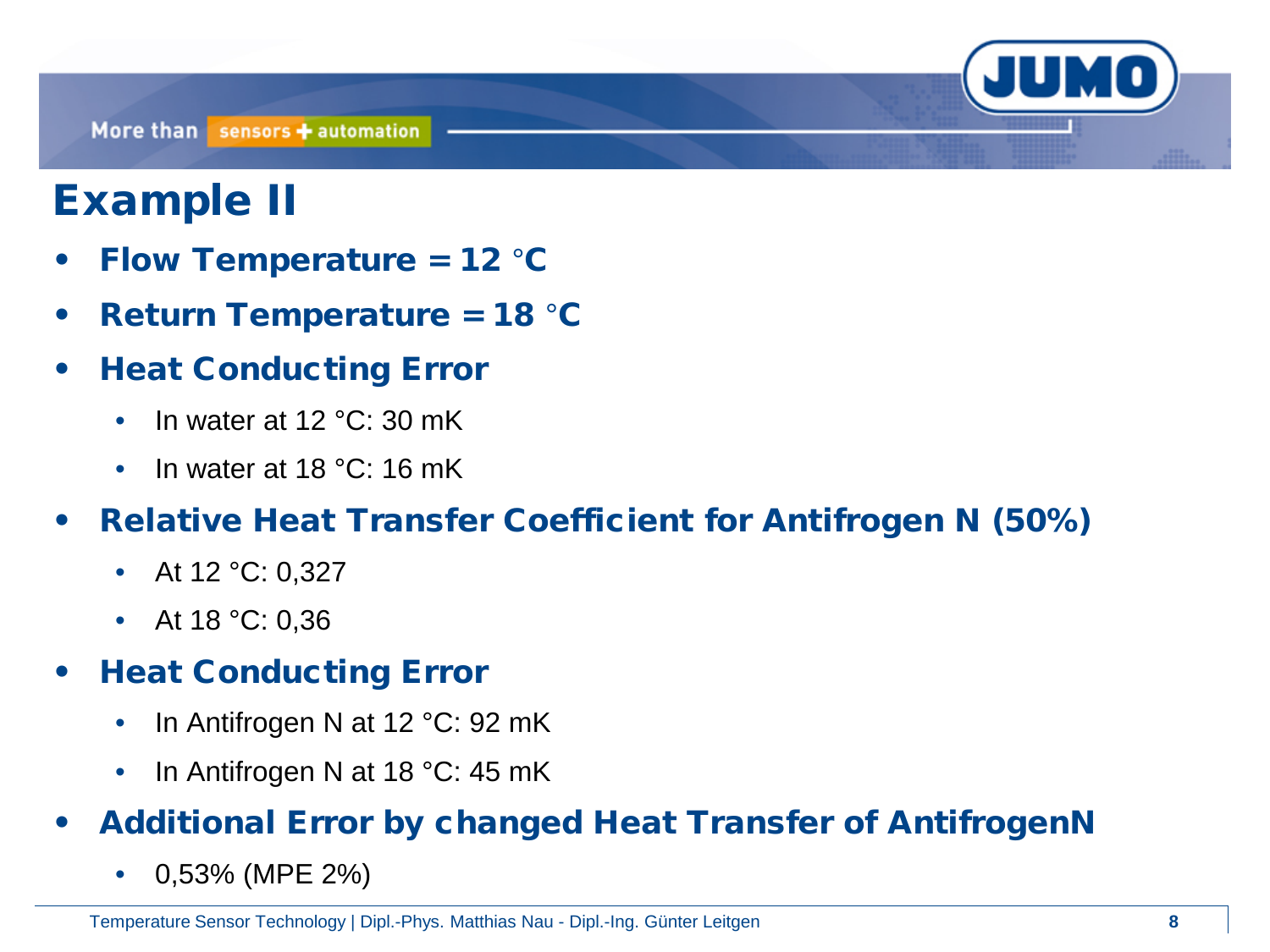## **Conclusion**

- Heat transfer is influenced by the different fluids
	- In praxis the effect must be considered
- First measurement shows the differences between water and AntifrogenN (50%)
- Case studies show the influence of the temperature difference
	- Further investigations must confirm
		- Temperature dependency
		- Differerent installations of the temperature probes (flow sensor, pocket, etc.)